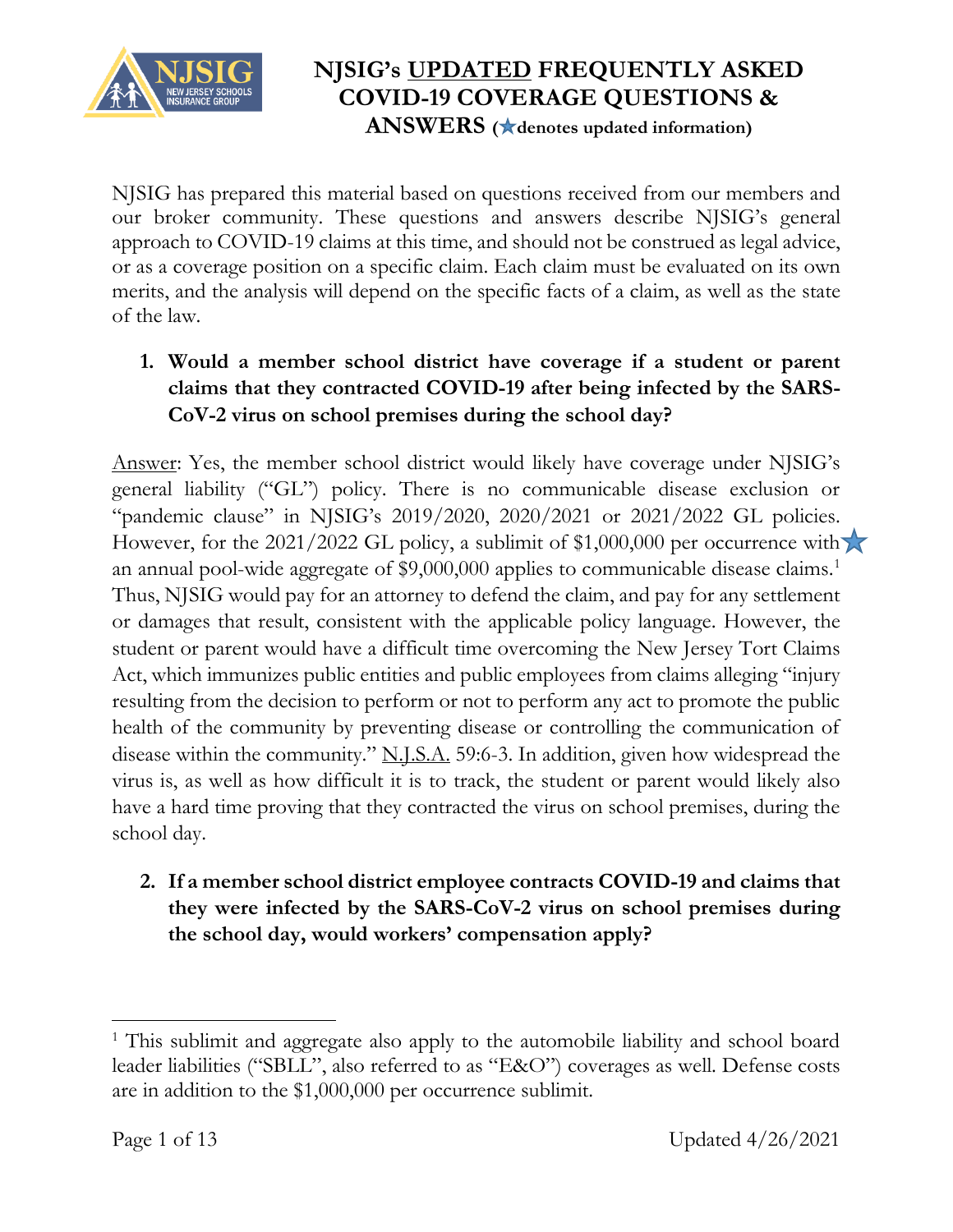

Answer: As with all workers' compensation claims, this claim would first be investigated by NJSIG for compensability. In the case of a disease – here, COVID-19, caused by the SARS-CoV-2 virus – the investigation would focus on whether the employee's COVID-19 is a "compensable occupational disease" under N.J.S.A. 34:15-31. In the case of an infectious agent that causes a disease, the core inquiry is whether the employee was infected in the course of their employment, and thus contracted the disease in the course of their employment. See Bird v. Somerset Hills Country Club, 309 N.J. Super. 517, 521-22 (App. Div. 1998). Given how widespread the virus is, as well as how difficult it is to track, it may be difficult for the employee to prove that they contracted the virus on school premises during the school day. However, that would be the core inquiry of NJSIG's investigation. In the event the investigation indicated that the employee was infected with SARS-CoV-2 in the course of their employment, and thus contracted COVID-19 in the course of their employment, the claim would likely be accepted as compensable. In the event that the investigation indicated that the employee was not infected with SARS-CoV-2 in the course of their employment, and thus did not contract COVID-19 in the course of their employment, the claim would likely not be accepted as compensable. If the employee disagreed with the outcome of the investigation, they would have the option of contesting that compensability determination via the filing of a workers' compensation claim petition. NJSIG would then assign – and pay for – counsel to defend the member against that claim petition. In the event that a judge of the Division of Workers' Compensation determined that the employee was infected in the course of their employment, and thus contracted the disease in the course of their employment, the claim would likely need to be accepted as compensable, and adjusted accordingly.

*For more information on this topic, click* **[here](https://www.njsig.org/downloads/covid-19/COVID-19_WC_Message_from_John%20Geaney_2020-04-06.pdf)** *for NJSIG's newsletter entitled "COVID-19 and Workers' Compensation Issues Facing School Boards," prepared by John Geaney, Esq. of Capehart Scatchard.* 

**3. If a member school district employee contracts COVID-19 and claims that they were infected by the SARS-CoV-2 virus on school premises, but during a time when the school building was closed to the public, would workers' compensation apply?**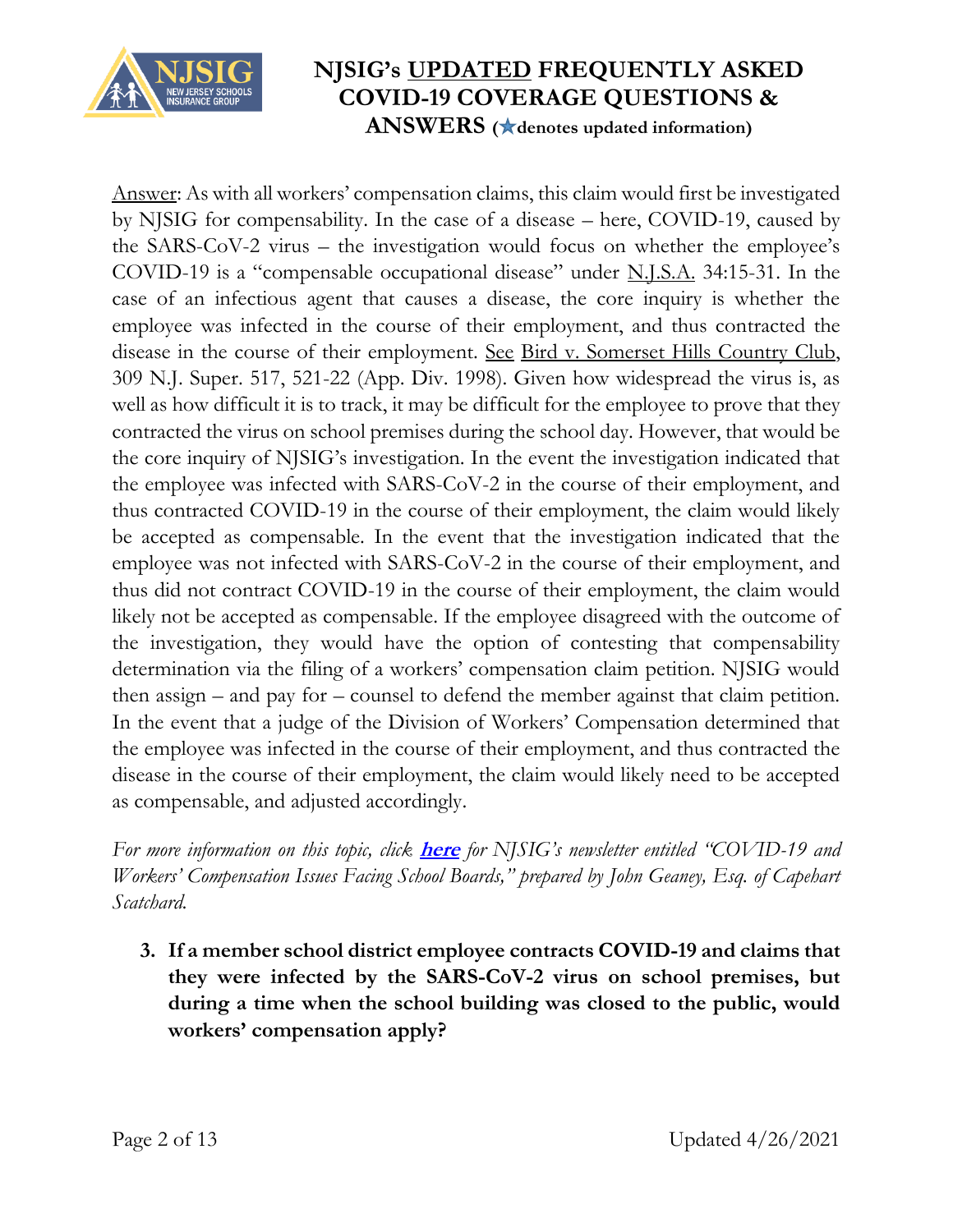

Answer: As above, this workers' compensation claim would first be investigated by NJSIG for compensability, under the same parameters outlined in the answer to question 2. That being said, in this case, it would likely be even more difficult for the employee to prove that they contracted the virus while on school premises, as the employee claims that they were infected when very few, if any, other people were in the building from whom the employee could have contracted the virus.

*For more information on this topic, click* **[here](https://www.njsig.org/downloads/covid-19/COVID-19%20And%20Workers%E2%80%99%20Compensation%20Issues%20Facing%20School%20Boards%20Message%20from%20John%20Geaney%205.13.20.pdf)** *for NJSIG's newsletter entitled "COVID-19 and Workers' Compensation Issues Facing School Boards," prepared by John Geaney, Esq. of Capehart Scatchard.*

## **4. If a member school employee trips, falls and is injured in a school building during a time when the school building is closed to the public due to the pandemic, would workers' compensation apply?**

Answer: As with all workers' compensation claims, this claim would first be investigated by NJSIG for compensability. An injury will only be compensable under workers' compensation when it "is caused to an employee by [an] accident arising out of and in the course of his employment[.]" N.J.S.A. 34:15-1. Notably, "[a]n employee need not actually be working in order to meet the 'course of employment' test." Coleman v. Cycle Transformer Corp., 105 N.J. 285, 289 (1986). However, the claimant must establish "that the work was at least a contributing cause of the injury and that the risk of the occurrence was reasonably incident to the employment." Id. at 290. In this scenario, if the employee needed to enter the school building in order to accomplish some task that was reasonably related to their employment, the injury would more likely be compensable. On the other hand, if the employee was in the school building in order to retrieve personal items, see Zahner v. Pathmark Stores, Inc., 321 N.J. Super. 471, 481 (App. Div. 1999), or if the employee had specifically been instructed not to enter the school building, see Robertson v. Express Container Corp., 13 N.J. 342 (1953), it is less likely that the injury would be compensable.

*For more information on this topic, click* **[here](https://www.njsig.org/downloads/covid-19/COVID-19%20And%20Workers%E2%80%99%20Compensation%20Issues%20Facing%20School%20Boards%20Message%20from%20John%20Geaney%205.13.20.pdf)** *for NJSIG's newsletter entitled "COVID-19 and Workers' Compensation Issues Facing School Boards," prepared by John Geaney, Esq. of Capehart Scatchard.*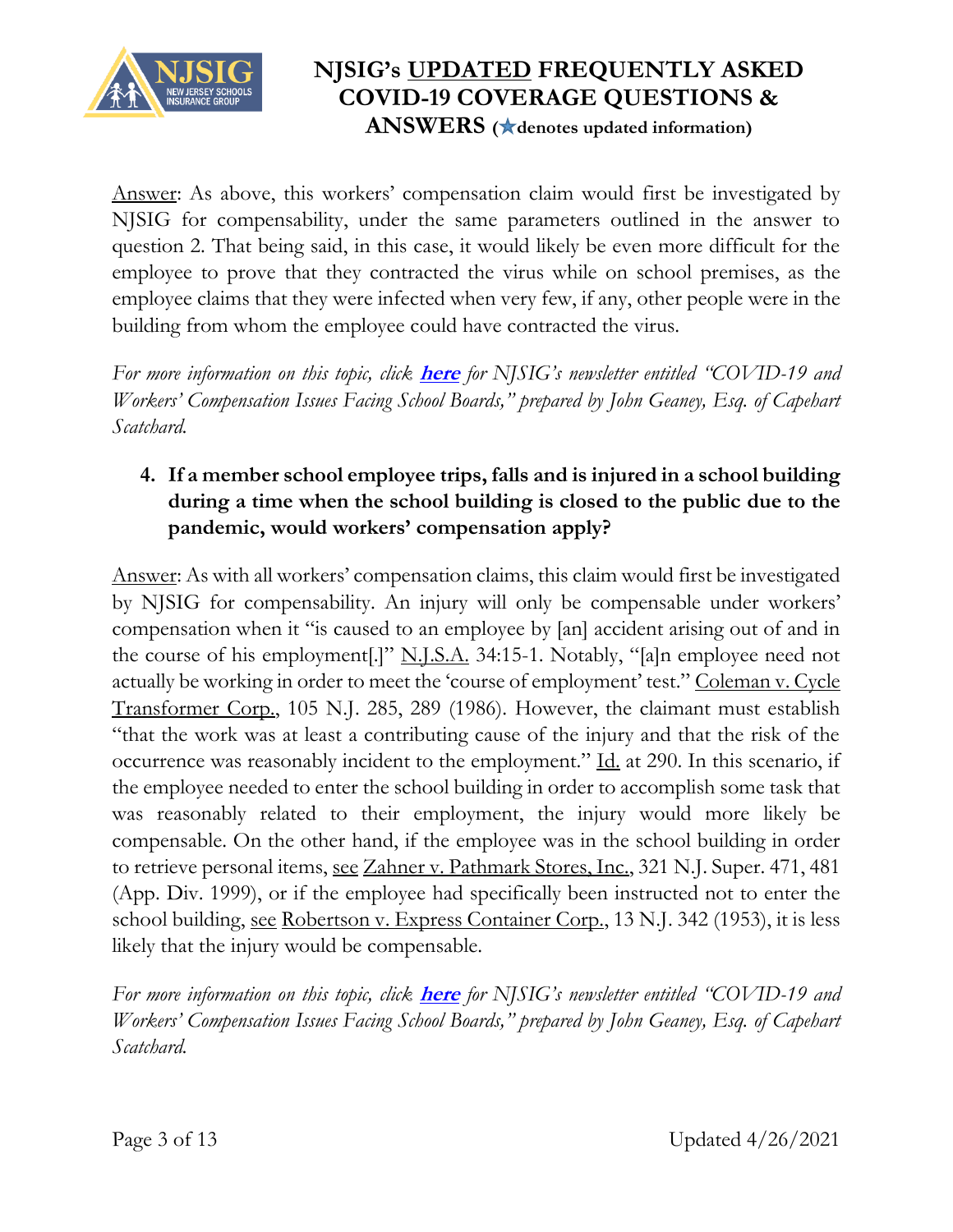

**5. If, during a time when school buildings are closed to the public due to the pandemic, a school gym teacher trips, falls and is injured at home while teaching a gym class remotely, would workers' compensation apply?** 

Answer: As with all workers' compensation claims, this claim would first be investigated by NJSIG for compensability. An injury will only be compensable under workers' compensation when it "is caused to an employee by [an] accident arising out of and in the course of his employment[.]" <u>N.J.S.A.</u> 34:15-1. The definition of "employment" includes situations in which an employee is physically away from the employer's premises but is still "engaged in the direct performance of duties assigned or directed by the employer<sup>[1]"</sup> N.J.S.A. 34:15-36; <u>see Cooper v. Barnickel Enters., Inc.</u>, 411 N.J. Super. 343, 346 (App. Div. 2010). In this scenario, because school buildings were closed due to the pandemic, the gym teacher was instructed by the district to teach gym remotely from home. The gym teacher's job was to teach gym. Assuming that that is what the teacher was doing when they were injured, this claim would likely be deemed compensable, regardless of the fact that the injury occurred at home.

*For more information on this topic, click* **[here](https://www.njsig.org/downloads/covid-19/COVID-19_WC_Message_from_John%20Geaney_2020-04-06.pdf)** *for NJSIG's newsletter entitled "Coverage for Home Injuries in New Jersey," prepared by John Geaney, Esq. of Capehart Scatchard.*

## **6. Would a member school district have coverage if a student trips, falls and is injured at home while engaging in exercise that was assigned by a school gym teacher or coach?**

Answer: Yes, the member school district would likely have coverage under NJSIG's general liability ("GL") policy. Thus, NJSIG would pay for an attorney to defend the claim, and pay for any settlement or damages that result, consistent with the policy language. However, the student would likely have a difficult time proving that the school is liable in such a case. While a school has a duty to exercise reasonable care for a student "in its custody," a student receiving virtual education from home is not in the school's custody. Jerkins v. Anderson, 191 N.J. 285, 289, 306 (2007) ("A school district's responsibility has temporal and physical limits, and its obligation to act reasonably does not diminish the responsibilities that parents or guardians have to their children."). Moreover, this claim may also be barred by certain immunities in the New Jersey Tort Claims Act. See N.J.S.A. 59:6-3.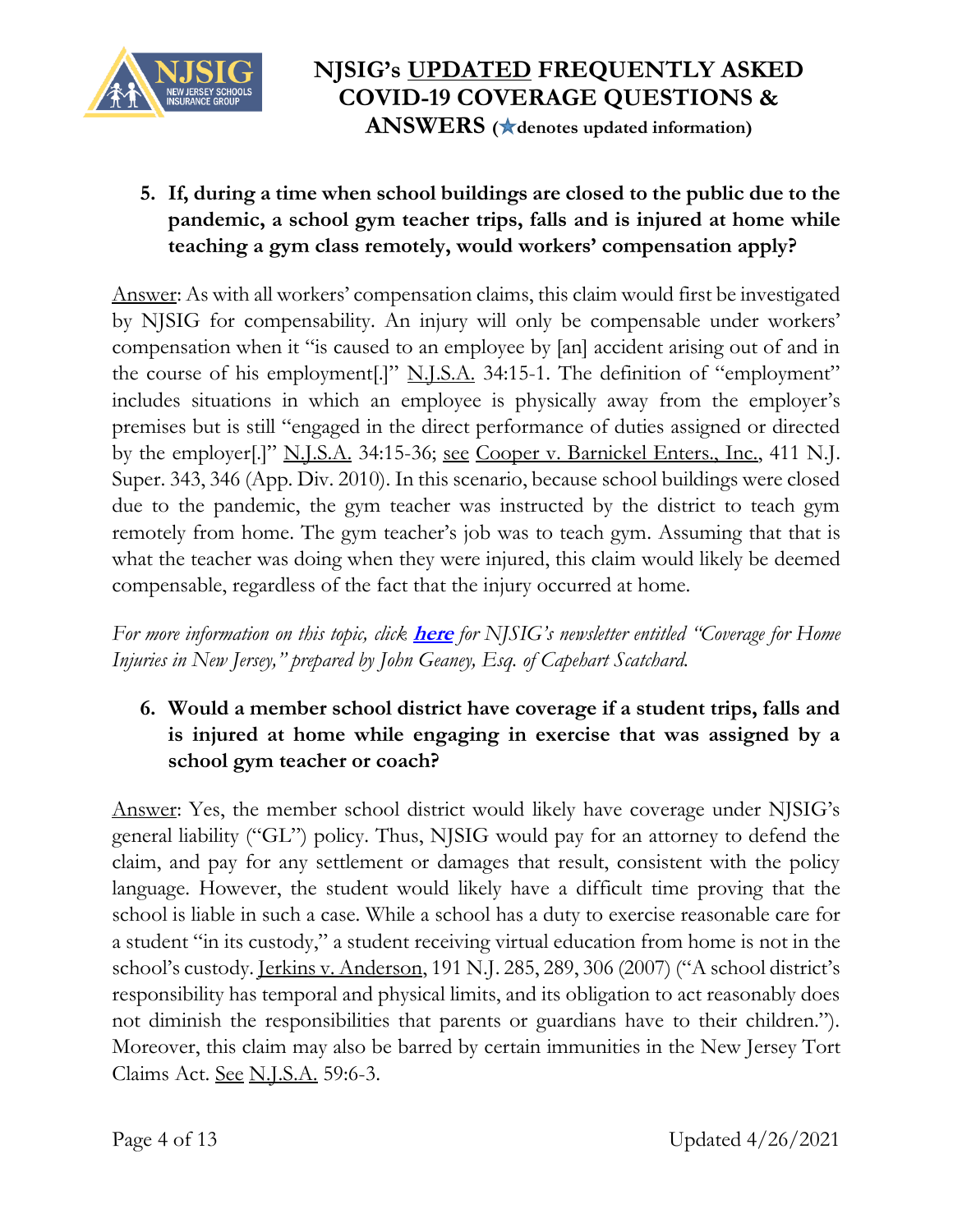

**7. Would a member school district have coverage if a school hosted a daycare program for the school staff's children on school premises, during the school day, and: (1) one of the children trips, falls and is injured while attending the daycare? (2) one of the children contracts COVID-19 and claims that they were infected by SARS-CoV-2 on school premises during the school day?**

Answer: Yes, the member school district would likely have coverage under NJSIG's general liability ("GL") policy in both scenarios. As to scenario (1), NJSIG would pay for an attorney to defend the claim, and pay for any settlement or damages that result, consistent with the policy language, just as it would for any other third party that suffered a trip and fall injury on school premises during the school day. As to scenario (2), as outlined above, there is no communicable disease exclusion or "pandemic clause" in NJSIG's 2019/2020, 2020/2021 or 2021/2022 GL policies. However, for the 2021/2022 GL policy, a sublimit of  $$1,000,000$  per occurrence with an annual pool- $\blacktriangleright$ wide aggregate of \$9,000,000 applies to communicable disease claims.<sup>2</sup> Thus, NJSIG would pay for an attorney to defend the claim, and pay for any settlement or damages that result, consistent with the applicable policy language. However, the child would likely have a difficult time overcoming the New Jersey Tort Claims Act, which immunizes public entities and public employees from claims alleging "injury resulting from the decision to perform or not to perform any act to promote the public health of the community by preventing disease or controlling the communication of disease within the community." N.J.S.A. 59:6-3. In addition, given how widespread the virus is, as well as how difficult it is to track, the child would likely have a very difficult time proving that they contracted the virus on school premises during the school day.

**8. Would a member school district have coverage if it re-opened its outdoor basketball courts to the public, or permitted other school districts to use its athletic fields, and someone were to claim that they were infected by** 

 $\overline{\phantom{a}}$ <sup>2</sup> This sublimit and aggregate also apply to the automobile liability and school board leader liabilities coverages as well. Defense costs are in addition to the \$1,000,000 per occurrence sublimit.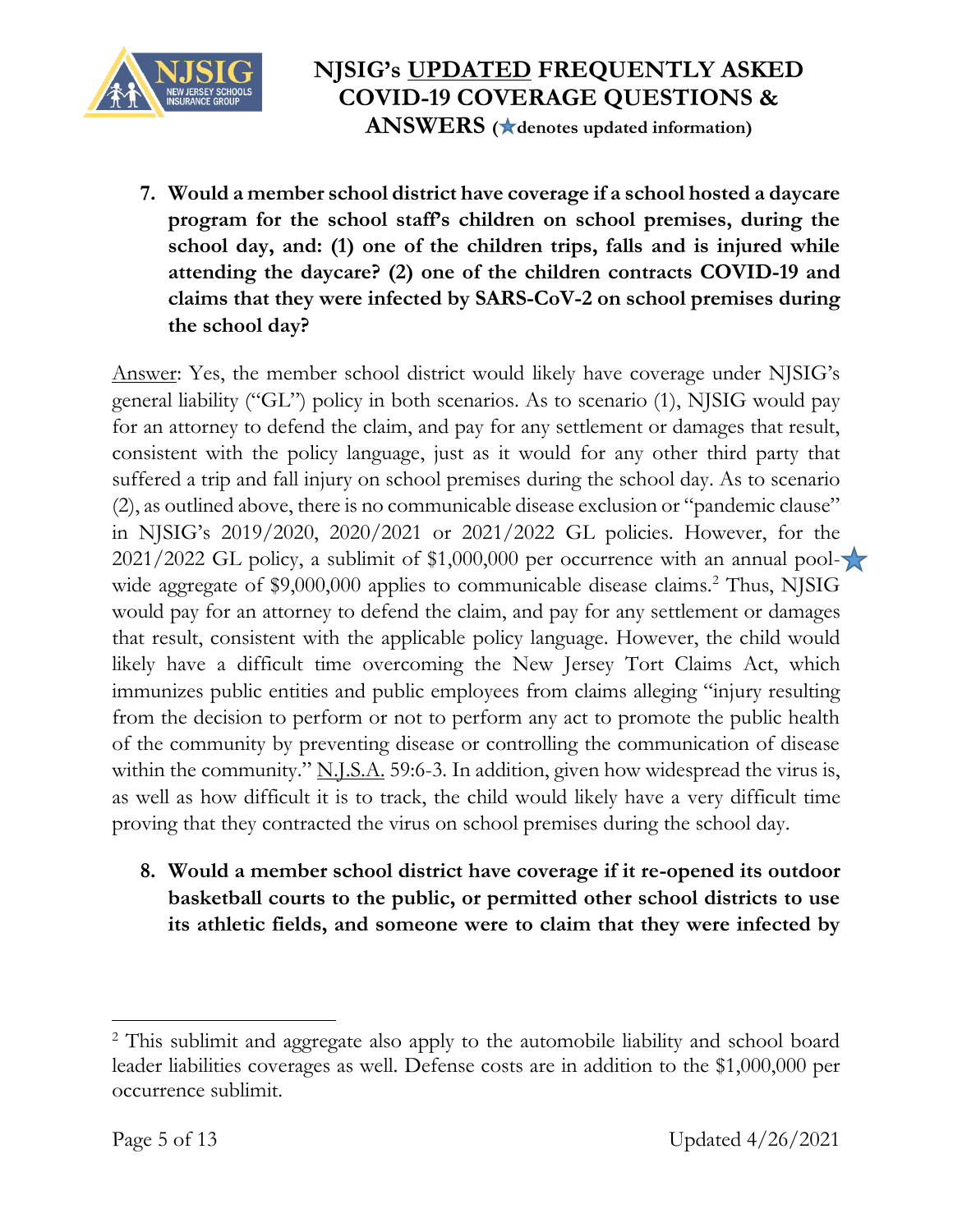

# **NJSIG's UPDATED FREQUENTLY ASKED COVID-19 COVERAGE QUESTIONS &**

**ANSWERS ( denotes updated information)**

## **the SARS-CoV-2 virus, and contracted COVID-19, as a result of using those facilities?**

Answer: Yes, the member school district would likely have coverage under NJSIG's general liability ("GL") policy. As outlined above, there is no communicable disease exclusion or "pandemic clause" in NJSIG's 2019/2020, 2020/2021 or 2021/2022 GL policies. However, for the 2021/2022 GL policy, a sublimit of \$1,000,000 per occurrence with an annual pool-wide aggregate of \$9,000,000 applies to communicable disease claims.<sup>3</sup> Thus, NJSIG would pay for an attorney to defend the claim, and pay for any settlement or damages that result, consistent with the applicable policy language. However, the claimant would likely have a difficult time overcoming the New Jersey Tort Claims Act, which immunizes public entities and public employees from claims alleging "injury resulting from the decision to perform or not to perform any act to promote the public health of the community by preventing disease or controlling the communication of disease within the community." N.J.S.A. 59:6-3. In addition, given how widespread the virus is, as well as how difficult it is to track, the claimant would likely also have a very difficult time proving that they contracted the virus on school premises.

## **9. Would a member school district have coverage under their environmental liability policy or otherwise that would pay for cleaning, disinfecting, or decontamination of a school building if a person who was on school premises is later diagnosed with the SARS-CoV-2 virus?**

Answer: The 2020/2021 Ironshore Specialty Insurance Company environmental policy, which is provided to NJSIG members as a pass-through coverage, provides coverage for "disinfection expenses" that arise out of "disinfection event[s]," as those terms are defined in the policy. For the 2020/2021 policy year, there is a \$50,000 member deductible on this coverage part. If a claim was made under this coverage part during the 2020/2021 policy year, Ironshore, rather than NJSIG, would conduct an investigation in order to determine coverage, and coverage would depend on the

 $\overline{\phantom{a}}$ <sup>3</sup> This sublimit and aggregate also apply to the automobile liability and school board leader liabilities coverages as well. Defense costs are in addition to the \$1,000,000 per occurrence sublimit.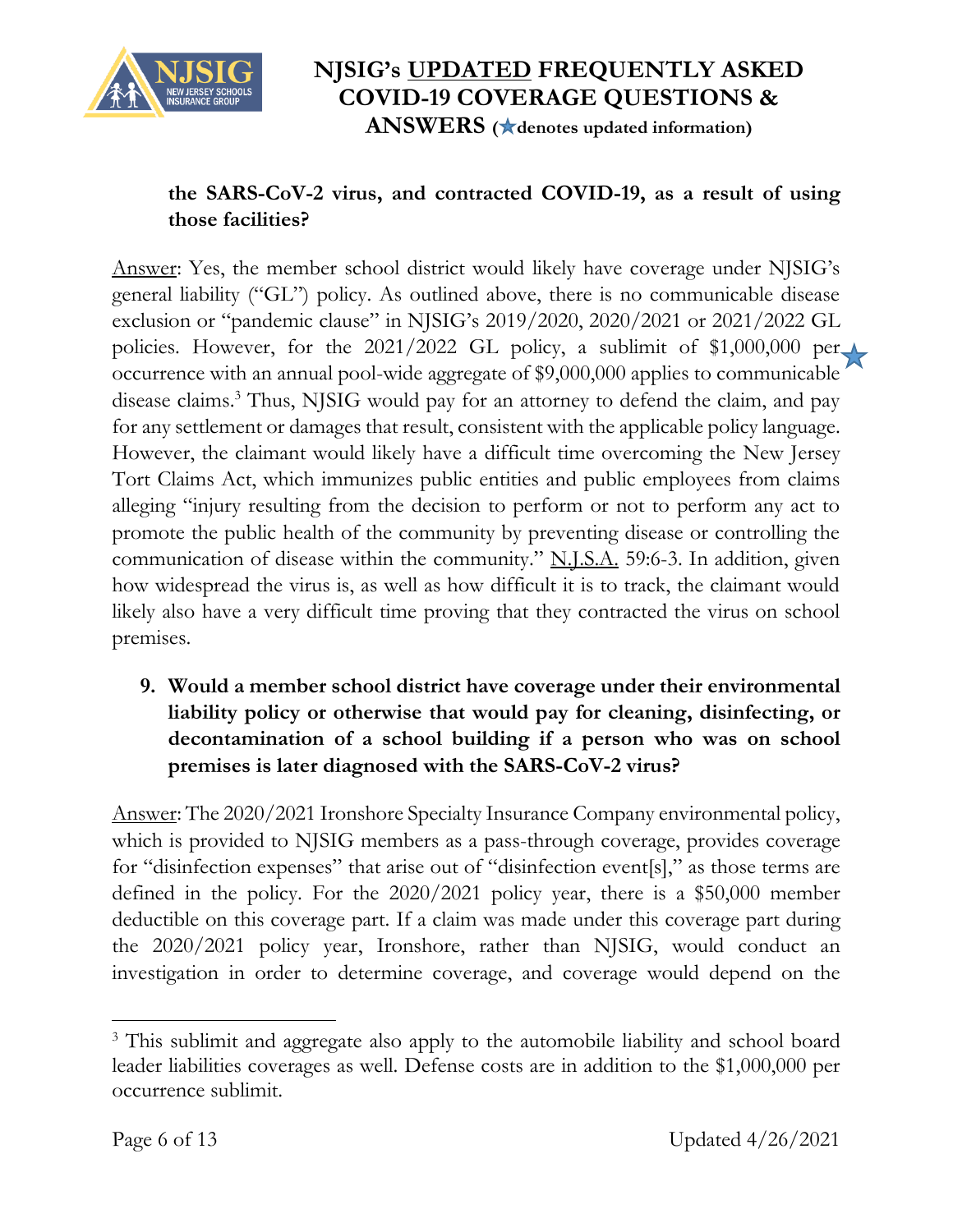

specific details of the claim. Note, however, that for the 2021/2022 policy year, Ironshore has imposed a COVID-19 exclusion on this coverage part. Thus, if this type of claim were to be made in the 2021/2022 policy year, it would likely be denied by Ironshore as falling under the COVID-19 exclusion.

## **10. What COVID-19-related waivers does NJSIG recommend or require that member districts have completed by students, parents, staff, or visitors?**

Answer: NJSIG does not require or recommend that its members have students, parents, staff, or visitors execute COVID-19-related waivers at this time. Part of the benefit of waivers is that they put potential litigants on notice of certain risks. However, considering that COVID-19 has been declared a worldwide pandemic by the World Health Organization, a national emergency in the U.S., and a state of emergency and public health emergency in New Jersey, it is unclear how much protection, in terms of risk acknowledgement, a waiver could really provide. Moreover, not all waivers are enforceable, and in some cases, they may even be prohibited. For example, in response to claims that school districts were "requiring parents or guardians to waive certain legal rights or give written consent for services as a condition for receipt of special education or related services," the New Jersey Department of Education (NJDOE) issued guidance prohibiting the practice as violative of both the Individuals with Disabilities Education Act (IDEA) and NJDOE regulations. To read the full NJDOE memo, click **[here](https://www.nj.gov/education/broadcasts/2020/apr/30/Parental%20Waivers%20for%20the%20Delivery%20of%20Remote%20or%20Virtual%20Special%20Education%20and%20Related%20Services.pdf)**.

Furthermore, at least in the context of commercial recreational facilities, New Jersey courts will not enforce "pre-injury" waivers signed by parents purporting to release liability for their child's potential future injuries. Hojnowski v. Vans Skate Park, 187 N.J. 323, 338 (2006). Moreover, with very little exception, agreements that seek to prospectively deprive employees of workers' compensation benefits are void as against public policy. Vitale v. Schering-Plough Corp., 231 N.J. 234, 255-256 (2017). Finally, and more generally, if a waiver is deemed to be a "contract of adhesion," i.e., if it is "presented on a take-it-or-leave-it basis, commonly in a standardized printed form, without opportunity for the 'adhering' party to negotiate except perhaps on a few particulars," a court "may decline to enforce it if it is found to be unconscionable." Id. at 246 (internal quotations omitted). With this in mind, districts considering COVID-19-related waivers may want to consult with board counsel first.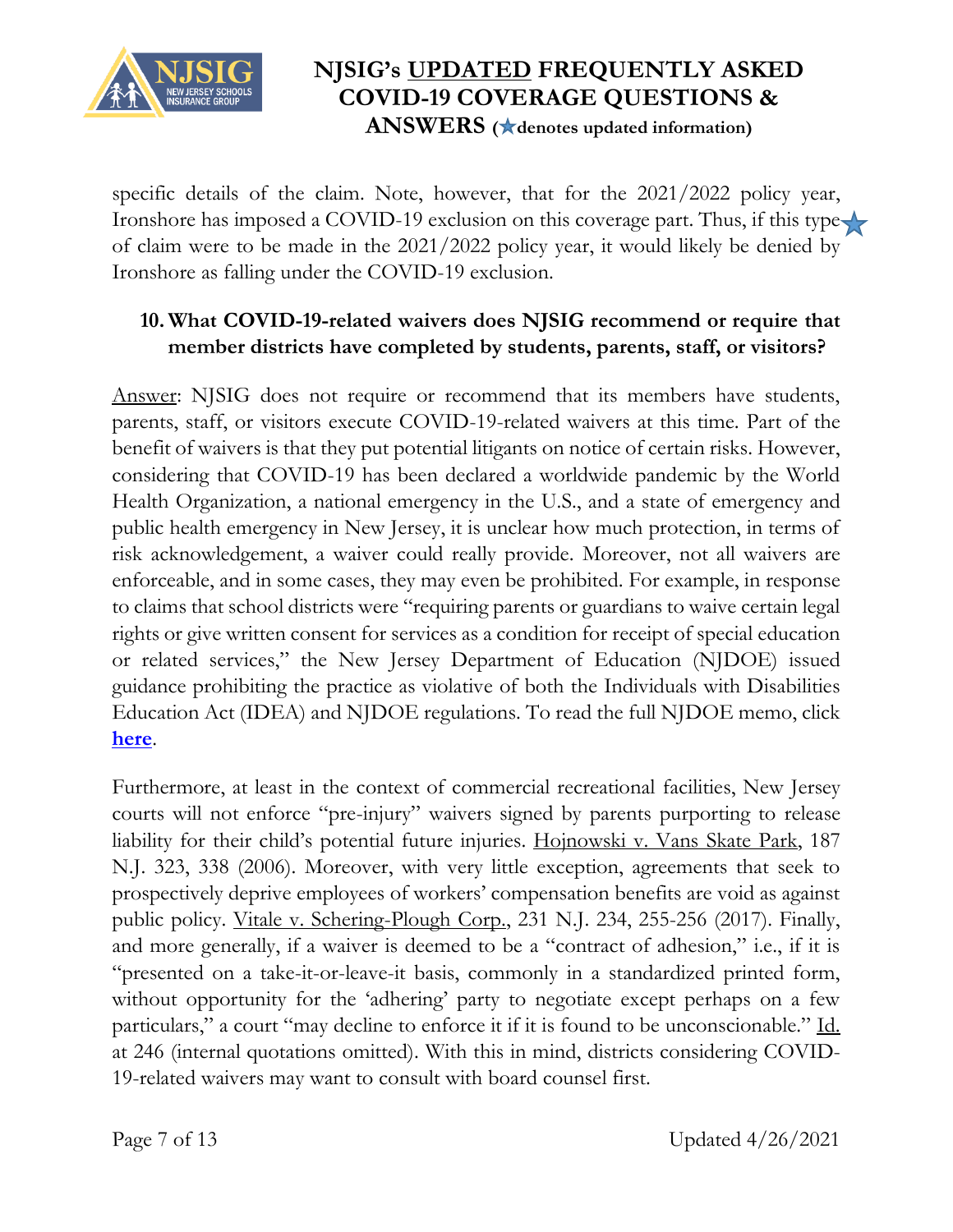

## **11. Does NJSIG have any recommendations or requirements with regard to school operations in light of COVID-19?**

Answer: NJSIG does not have any specific recommendations or requirements with regard to school operations in light of COVID-19, other than to follow the guidance issued by federal, state and local officials. NJSIG is cognizant of how challenging it is to provide a safe and productive learning environment for students at this time, and we strive to support our members in any way that we can. To that end, we have compiled a number of useful COVID-19-related resources for schools on our website, which can be accessed at:  $\frac{\text{nisig.org/covid-19}}{1}$ .

#### **12. Would a member school district have medical malpractice coverage if it entered into an agreement with a pharmacy to administer COVID-19 tests to employees on school premises, if the district's school nurses collected the samples?**

Answer: Yes, under these circumstances, the member school district and the school nurse would likely have coverage for incidental medical malpractice under NJSIG's general liability ("GL") policy. As outlined above, there is no communicable disease exclusion or "pandemic clause" in NJSIG's 2019/2020, 2020/2021 or 2021/2022 GL policies. However, for the 2021/2022 GL policy, a sublimit of \$1,000,000 per occurrence with an annual pool-wide aggregate of \$9,000,000 applies to communicable disease claims.<sup>4</sup> Thus, NJSIG would pay for an attorney to defend the claim, and pay for any settlement or damages that result, consistent with the policy's "incidental medical malpractice liability coverage" language.

**13. Would a member school district have medical malpractice coverage if the district's school nurses administered COVID-19 vaccines to the general public, on school premises, under the direction of the local municipality and/or the local board of health?** 

 $\overline{\phantom{a}}$ 

<sup>4</sup> This sublimit and aggregate also apply to the automobile liability and school board leader liabilities coverages as well. Defense costs are in addition to the \$1,000,000 per occurrence sublimit.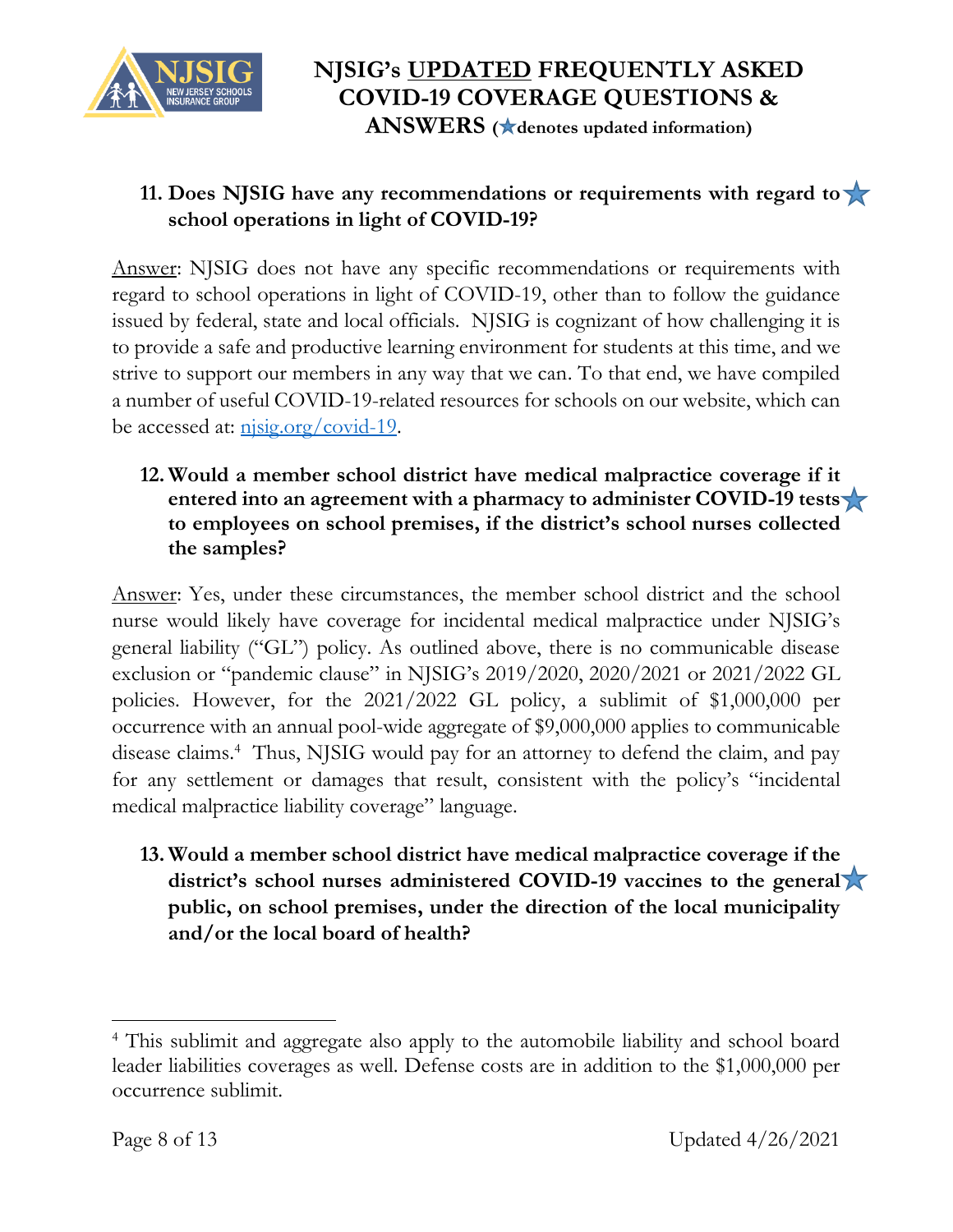

Answer: No, under these circumstances, it is unlikely that either the member school district or the district's school nurses would have coverage for medical malpractice under NJSIG's general liability ("GL") policy. Since the vaccine would be administered to the general public at the direction of, and under the supervision of, the local municipality and/or board of health, rather than the board of education, the activity would likely be deemed outside the scope of the school nurses' normal duties as board of education employees. Therefore, this exposure would be beyond the scope of the GL policy's "incidental medical malpractice liability coverage."

Although NJSIG's policy would be not be triggered in these circumstances, it is worthwhile to note that the member school district's liability in this scenario may be limited by the New Jersey Tort Claims Act, which immunizes public entities and public employees from claims alleging "injury resulting from the decision to perform or not to perform any act to promote the public health of the community by preventing disease or controlling the communication of disease within the community." N.J.S.A. 59:6-3. Furthermore, in certain circumstances, federal law also immunizes the "administration or use of countermeasures to diseases," including COVID-19. Specifically, the Public Readiness and Emergency Preparedness Act (PREP Act), 42 U.S.C. 247d-6d, "authorizes the Secretary of the Department of Health and Human Services to issue a PREP Act declaration," which "provides immunity from liability (except for willful misconduct) for claims: of loss caused, arising out of, relating to, or resulting from administration or use of countermeasures to diseases, threats and conditions, determined by the Secretary to constitute a present, or credible risk of a future public health emergency, to entities and individuals involved in the development, manufacture, testing, distribution, administration, and use of such countermeasures." Click **[here](https://www.phe.gov/Preparedness/legal/prepact/Pages/default.aspx)** for more information on the PREP Act and the U.S. Department of Health and Human Services' declarations thereunder as to COVID-19.

**14. Would a member school district have medical malpractice coverage if the district's school nurses administered COVID-19 vaccines to the district's students and/or employees, on school premises, as a part of a vaccination program approved by the board of education, for the sole benefit of the board of education's students and/or employees?**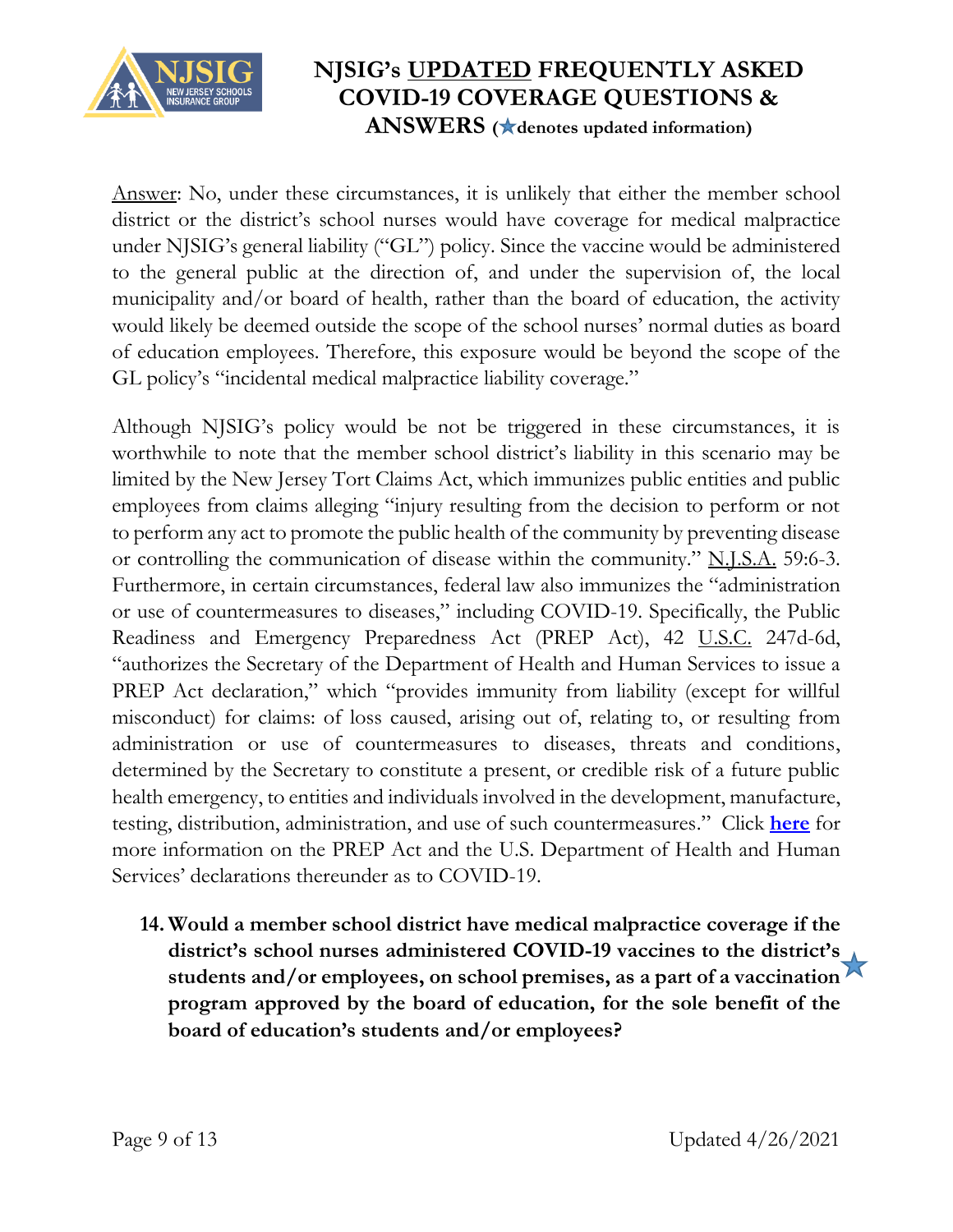

Answer: Yes, under these circumstances, the member school district and the school nurses would likely have coverage for medical malpractice under NJSIG's general liability ("GL") policy. As outlined above, there is no communicable disease exclusion or "pandemic clause" in NJSIG's 2019/2020, 2020/2021 or 2021/2022 GL policies. However, for the 2021/2022 GL policy, a sublimit of \$1,000,000 per occurrence with an annual pool-wide aggregate of \$9,000,000 applies to communicable disease claims.<sup>5</sup> Thus, NJSIG would pay for an attorney to defend the claim, and pay for any settlement or damages that result, consistent with the "incidental medical malpractice liability coverage" policy language.

## **15.If a member school district employee is exposed to COVID-19 during the course of their work and has been told to self-quarantine by a healthcare provider or public health authority, would workers' compensation apply?**

Answer: No, this claim would not likely be compensable under workers' compensation. In order for a claim to be considered compensable under workers' compensation, there has to be a work-related injury, illness or disease. An employee directed to selfquarantine, as a result of a potential exposure to COVID-19, who is not actually sick with COVID-19, would not be covered under workers' compensation, since the employee does not have an actual injury, illness, or disease. This is true even if the potential COVID-19 exposure occurred in the workplace, as long as the quarantining employee does not actually contract COVID-19. On the other hand, the claim would likely become compensable if this same employee was found to have contracted COVID-19 as a result of the same workplace exposure that lead to the quarantine.

For more information on employee leave time related to COVID-19, please click **[here](https://www.njsig.org/downloads/covid-19/Employment%20FAQs.pdf)** to access NJSIG's updated FAQ's on COVID-19-related employment issues, prepared by the law firm of Cleary, Giacobbe, Alfieri & Jacobs, LLC. Also included are updated proposed forms related to school reopening and leave accommodation requests, which NJSIG members are free to use and edit as needed. In addition, NJSIG members with school board leader liabilities ("SBLL", also referred to as "E&O") coverage can email **[nepha@cgajlaw.com](mailto:nepha@cgajlaw.com)** or call 1-201-623-1223 to reach NJSIG's Employment Practices

 $\overline{\phantom{a}}$ <sup>5</sup> This sublimit and aggregate also apply to the automobile liability and school board leader liabilities coverages as well. Defense costs are in addition to the \$1,000,000 per occurrence sublimit.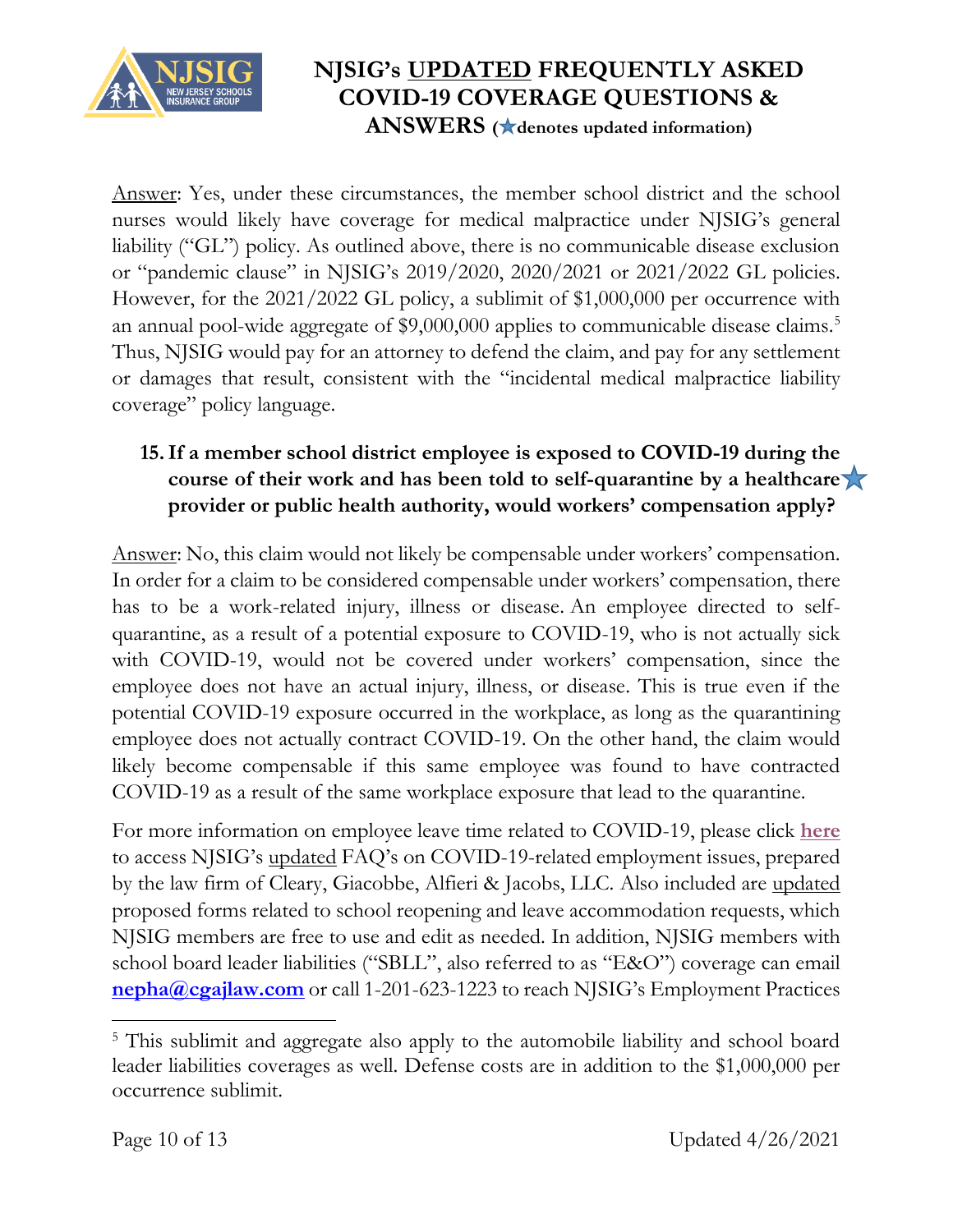

Hotline Attorney, aka the NEPHA hotline, which is administered by Cleary, Giacobbe, Alfieri & Jacobs, LLC. NJSIG's SBLL/E&O members can use this hotline to get answers on prospective employment actions they are considering, including those related to COVID-19. *(NOTE: This service is included with NJSIG's SBLL/E&O coverage and is available at no additional cost to SBLL/E&O members. We ask that only superintendents, business administrators, or human resource managers make inquiries to this hotline.)*

**16. Would a member school district have coverage if, due to childcare issues related to COVID-19 closures, school staff were permitted to bring their children to work with them, on school premises, during the school day, and: (1) one of the children trips, falls and is injured while on school premises during the school day? (2) one of the children contracts COVID-19 and claims that they were infected by SARS-CoV-2 on school premises during the school day?**

Answer: Yes, the member school district would likely have coverage under NJSIG's general liability ("GL") policy in both scenarios. As to scenario (1), NJSIG would pay for an attorney to defend the claim, and pay for any settlement or damages that result, consistent with the policy language, just as it would for any other third party that suffered a trip and fall injury on school premises during the school day. As to scenario (2), as outlined above, there is no communicable disease exclusion or "pandemic clause" in NJSIG's 2019/2020, 2020/2021, or 2021/2022 GL policies. However, for the 2021/2022 GL policy, a sublimit of \$1,000,000 per occurrence with an annual poolwide aggregate of \$9,000,000 applies to communicable disease claims.<sup>6</sup> Thus, NJSIG would pay for an attorney to defend the claim, and pay for any settlement or damages that result, consistent with the applicable policy language. However, the child would likely have a difficult time overcoming the New Jersey Tort Claims Act, which immunizes public entities and public employees from claims alleging "injury resulting from the decision to perform or not to perform any act to promote the public health of the community by preventing disease or controlling the communication of disease within the community." N.J.S.A. 59:6-3. In addition, given how widespread the virus is,

 $\overline{\phantom{a}}$ <sup>6</sup> This sublimit and aggregate also apply to the automobile liability and school board leader liabilities coverages as well. Defense costs are in addition to the \$1,000,000 per occurrence sublimit.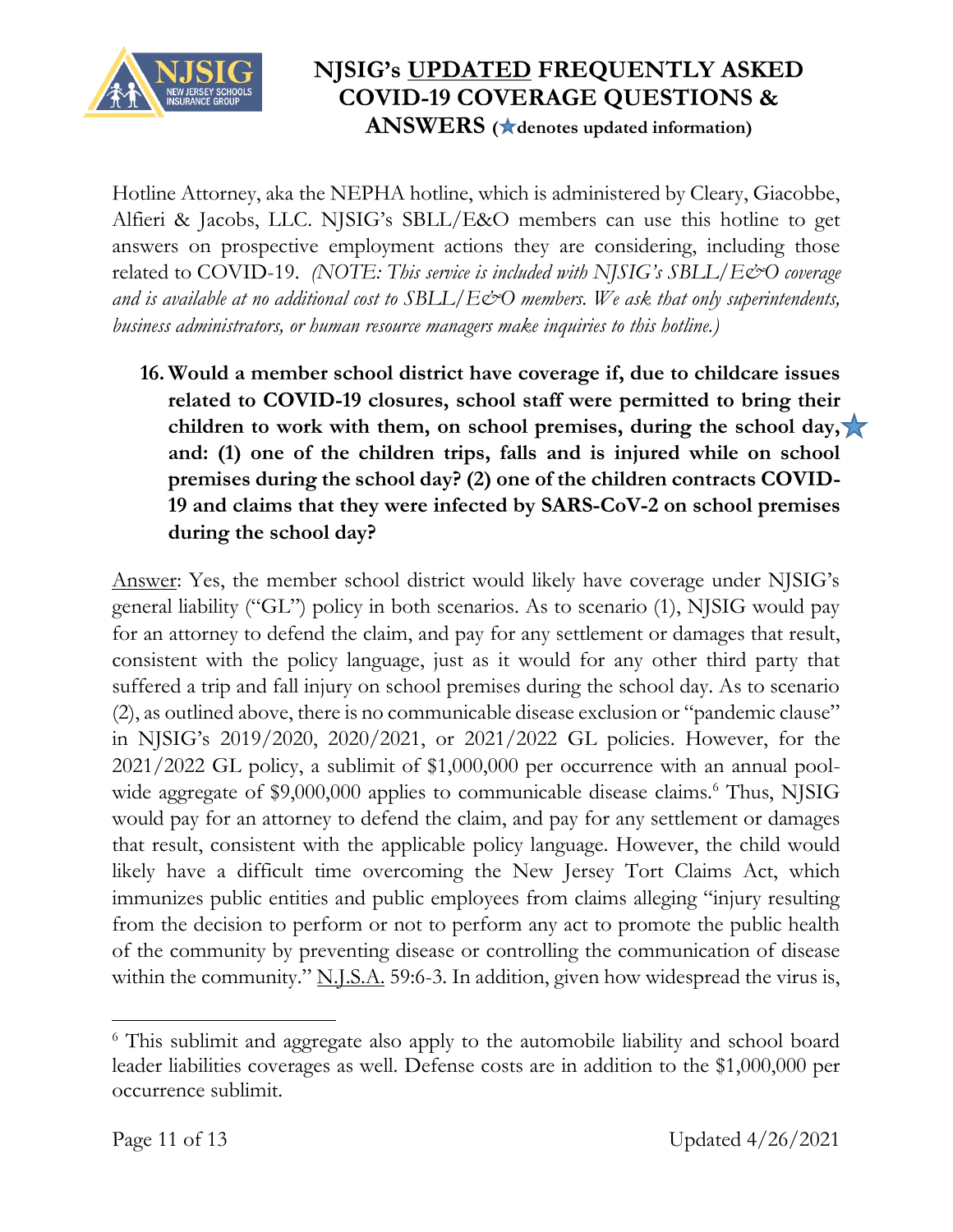

as well as how difficult it is to track, the child would likely have a very difficult time proving that they contracted the virus on school premises during the school day.

## **17. Would a member school district have coverage if it permitted an outside vendor to station its mobile COVID-19 testing unit on school property, and a member of the public trips, falls and is injured while getting tested at the mobile COVID-19 testing unit?**

Answer: Yes, the member school district would likely have coverage under NJSIG's general liability ("GL") policy in this scenario, which means that NJSIG would pay for an attorney to defend the claim, and pay for any settlement or damages that result, consistent with the policy language, just as it would for any other business invitee that suffered a trip and fall injury on school premises. However, in order to mitigate the district's potential liability in this scenario, it is recommended that the district enter into an indemnification agreement with the vendor, consistent with the district's general use of facilities agreement. A district considering such an arrangement may also want to consult with board counsel prior to entering into any such agreement.

## **18. Does NJSIG recommend or require that school staff be tested and/or vaccinated for COVID-19?**

Answer: No, NJSIG does not have any specific recommendations or requirements that school staff be tested and/or vaccinated for COVID-19, other than to follow the guidance issued by federal, state and local officials. The State has provided guidance **[here](https://www.nj.gov/education/reopening/faqs/#screen)** on questions related to COVID-19 testing for students and staff, such as, "Should school districts require daily testing of all students and staff?," which we encourage member districts to consider. The State has also provided guidance **[here](https://covid19.nj.gov/faqs/nj-information/reopening-guidance-and-restrictions/can-my-employer-require-me-to-get-the-covid-19-vaccine-in-order-to-enter-my-workplace)** on the question, "Can my employer require me to get the COVID-19 vaccine in order to enter my workplace?," which provides helpful information. Furthermore, as to vaccines, as the State's guidance indicates, "For employers with a unionized workforce, the applicable collective bargaining agreement already may vest the employer with the management right to unilaterally develop and implement a vaccine program." Id. Finally, this question may implicate certain anti-discrimination laws, including the New Jersey Law Against Discrimination, the Americans with Disabilities Act (ADA), the Rehabilitation Act, Title VII of the Civil Rights Act, and other federal, state, or local